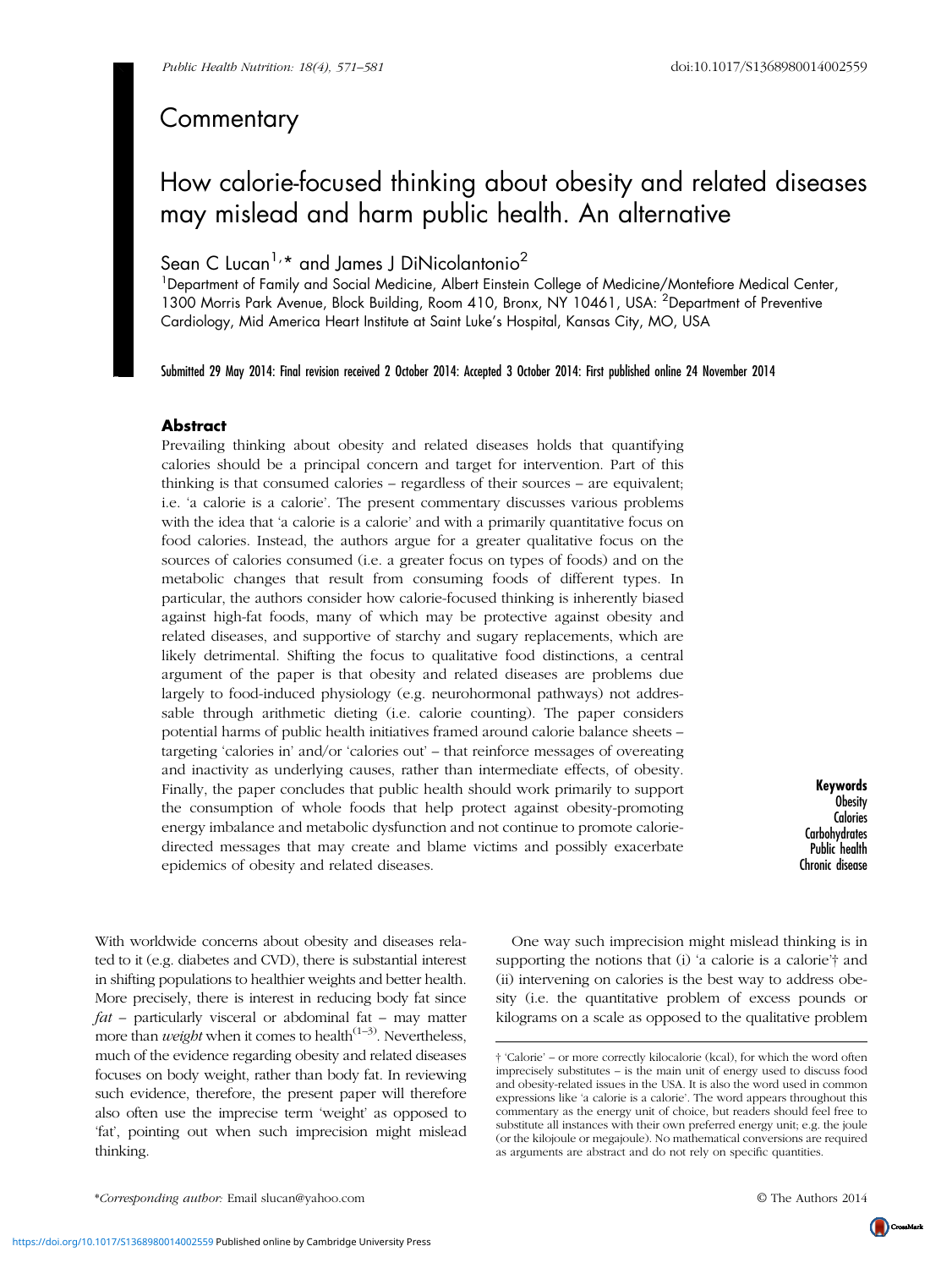of altered body metabolism). The two calorie notions are largely about balance sheets, essentially considering calories like units of body weight and units of body weight like inverse units of health; according to the logic, obese individuals need only try to consume fewer calories than they burn and they will achieve healthier weights and better health.

Although such logic is intuitive and enticing, reality is not quite so simple and existing evidence challenges calorie-focused notions. A view focused more on food quality, rather than caloric quantity, may help better explain and better address the growing problems of excess weight – or more precisely excess fat – and related conditions. Conversely, messages and initiatives based on the idea of calorie equivalency (that a 'calorie is a calorie') and interventions directed at calorie balance sheets may make these problems worse. The present paper reviews various problems with calorie-focused thinking, considers several advantages of 'more-nuanced thinking' (that considers calories principally as subordinate concerns to qualitative differences in food) and proposes an alternative path for public health to move forward.

#### The problem with the idea of calorie equivalency

A calorie is a unit of energy. As related to food energy, calories measure the potential energy a food could release. One calorie of potential energy equals one calorie of potential energy, just as one unit of anything equals another unit of that same anything. To say 'a calorie is a calorie' then is tantamount to the identity property in mathematics  $(A = A)$ . As such, it is irrefutable.

In practice, however, the statement that 'a calorie is a calorie' often implies something different from mathematical identity. It implies that any two different foods, which have equivalent amounts of potential energy, will produce identical biological effects with regard to body weight/ body fatness when consumed. By this thinking, a calorie's worth of salmon, olive oil, white rice or vodka would each be equivalent and each expected to have the same implications for body weight and body fatness. Indeed, stating 'a calorie is a calorie' suggests that potential energy is the essential concern and that qualitative differences in the substances providing that energy are irrelevant.

But a calorie's worth of salmon (largely protein) and a calorie's worth of olive oil (purely fat) have very different biological effects from a calorie's worth of white rice (refined carbohydrate) or a calorie's worth of vodka (mostly alcohol) – particularly with regard to body weight/body fatness. Indeed, scientists have recognized differences in the weightrelated physiological effects of different calorie sources for more than half a century<sup>([4\)](#page-7-0)</sup>. Although much early knowledge was based on animal studies, subsequent studies in human subjects have shown that calorie-providing proteins, fats, carbohydrates and alcohol each have substantially different

effects on a variety of physiological pathways and hormones relevant to satiety, food consumption, weight maintenance and body composition: for example, different effects on ghrelin (an appetite-stimulating hormone), leptin (an appetite-suppressing hormone), glucagon (a hormone that raises blood sugar) and insulin (a hormone that lowers blood sugar $(5-7)$  $(5-7)$  $(5-7)$ .

The aforementioned descriptions of hormone activities are greatly oversimplified and the list of hormones far from exhaustive, but the examples serve to suggest that a given calorie's worth of salmon, olive oil, white rice or vodka might each behave quite differently in the body and produce different ultimate effects. Indeed, whereas some 'calories' (i.e. some amounts of different foods, quantified by their potential energy) induce metabolic pathways and hormones that squelch appetite and promote energy utilization, others stimulate pathways that promote hunger and energy storage. Even controlling for total calorie intake and energy expenditure from physical activity, qualitative differences in calories have different implications for obesity $^{(8)}$  $^{(8)}$  $^{(8)}$ ; a calorie's worth of one food is not the same a calorie's worth of another<sup> $(8-14)$  $(8-14)$  $(8-14)$ </sup>.

### Trying to intervene on calories is implausible and ineffective

It follows from the problematic notion of calorie equivalency that any calorie consumed might be offset by a single calorie expended. Thus individuals wishing to lose weight should simply consume fewer calories than they expend. In other words, individuals should intervene on caloric quantity by consciously trying to 'eat less' and 'move more' than they otherwise would to establish 'caloric deficit' or 'negative energy balance<sup>,[\(15\)](#page-7-0)</sup>.

The problem with trying to 'eat less' and 'move more' to achieve – and more importantly, maintain – caloric deficit or negative energy balance is that it is practically and biologically implausible. Practically, even the most motivated, informed and knowledgeable individuals are unlikely to be able to estimate their actual calorie intake (not just ingested, informed by misleading food labels<sup> $(16,17)$  $(16,17)$ </sup>, but absor- $bed^{(18,19)}$  $bed^{(18,19)}$  $bed^{(18,19)}$ ) or their actual calorie expenditure (not just in physical activity[\(20\)](#page-7-0) but in variably efficient, silent and constantly fluctuating digestive and metabolic pro- $cesses^{(12,14,18,21)}$  $cesses^{(12,14,18,21)}$  $cesses^{(12,14,18,21)}$  and do so with sufficient accuracy and precision to maintain any kind of useful real-time calorie balance sheets. Biologically, calorie intake and calorie expenditure are coupled<sup> $(22-26)$  $(22-26)$  $(22-26)$ </sup>. Unless substantial uncoupling occurs, reducing calories consumed will necessarily result in a compensatory drive to reduce calories expended and vice versa<sup> $(26-31)$  $(26-31)$  $(26-31)$  $(26-31)$ </sup>. For this reason, people who try underconsuming calories become tired (an expenditure compensation) and hungry (an intake compensation), and one reason they often fail to lose weight (or have unim-pressive results)<sup>[\(25,26,32](#page-7-0),[33\)](#page-7-0)</sup> may be that resultant hunger,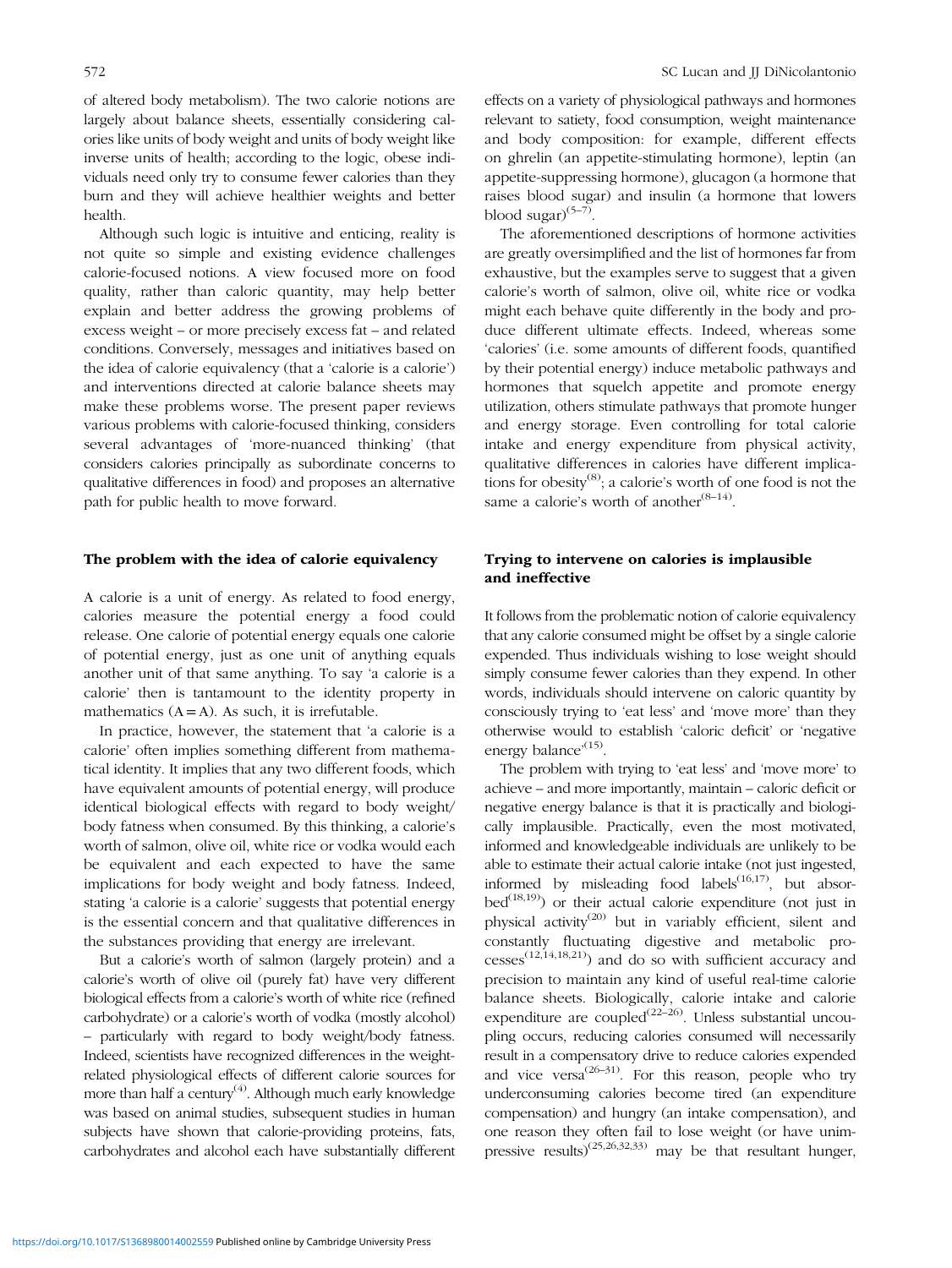particularly an increased desire for high-calorie foods<sup> $(25,26)$  $(25,26)$ </sup>, drives compensatory overconsumption<sup>[\(26](#page-7-0),[28,33\)](#page-7-0)</sup>.

Of course, some individuals do succeed at sufficiently uncoupling energy balance (i.e. do expend more calories than they consume) and do lose weight. But saying that these individuals lose weight because they expend more calories than they consume is like saying that students are late for class because they arrive after the bell rings. Both statements are true, but neither is causal. The associations do not explain the 'why' (i.e. in the case of expending more calories than consumed, why the uncoupling occurred).

Calorie equivalency and calorie balance sheets cannot explain the 'why'; why some people succeed in eating less and/or moving more and lose weight while others fail and gain weight. Calorie-focused thinking does not tell us why some people achieve net burning or net storage of calories, or how it is entirely possible to lose weight (as lean mass) and still gain fat (i.e. become more obese). Calorie thinking also cannot account for the dynamic non-linear response of body weight to stable energy imbalances over time<sup>([13,34,35](#page-7-0))</sup>. Likewise, calorie thinking does not address why obesity-related metabolic abnormalities<sup>[\(36](#page-7-0),[37\)](#page-7-0)</sup> and adverse events of obesity-related diseases<sup>([38](#page-7-0)–[40\)](#page-7-0)</sup> may both occur before there is any gain in weight $^{(3,41)}$  $^{(3,41)}$  $^{(3,41)}$  $^{(3,41)}$  $^{(3,41)}$ , why metabolic improvements may occur at stable weight $(42)$  $(42)$  $(42)$  or why obesity-related adverse events may not decline with weight  $loss^{(43)}$  $loss^{(43)}$  $loss^{(43)}$ . Any explanation for obesity should provide insights into these observations.

## More-nuanced thinking about obesity and related diseases

To understand another kind of thinking about obesity and related diseases – and why individuals may show metabolic changes associated with being overweight before any detectable weight gain occurs – it is useful to consider body fat. Body fat – particularly visceral or abdominal fat – is a complex tissue that plays critical roles in appetite stimulation, energy expenditure and weight regulation. Normally, when a body's fat cells are replete (i.e. full with stored fat), they release a hormone called leptin. Leptin stimulates parts of the brain to send additional hormone and nerve signals to the thyroid gland, skeletal muscles, heart, intestines and other fat cells<sup> $(25,27)$  $(25,27)$ </sup>. These signals are to decrease energy intake (i.e. to 'eat less') and increase energy expenditure (e.g. to 'move more')<sup>[\(27,29](#page-7-0))</sup>.

As individuals start to become obese, however (metabolically speaking, if not yet by weight on a scale), something goes awry with the signalling. Fat-cell repletion is no longer recognized and rather than there being signals to suppress appetite and increase activity as fat stores increase, there are signals to increase energy intake and reduce energy expenditure<sup>([27](#page-7-0),[29,30,44\)](#page-7-0)</sup>. In other words, 'eating more' and 'moving less', thought to be causes of body fattening by calorie-focused thinking, may actually be a result of body fattening<sup> $(27,29,30,44)$  $(27,29,30,44)$  $(27,29,30,44)$  $(27,29,30,44)$  $(27,29,30,44)$ </sup>.

So if eating more and moving less could be a result of body fattening, what causes bodies to fatten (i.e. to undergo metabolic dysfunction followed by fat gain, and then weight gain) in the first place; that is, what prevents leptin from doing its job of satiating appetite and promoting energy expenditure? The answer is not entirely clear, but one hypothesis implicates concentrated sources of rapidly absorbable carbohydrates in the diet and the hormone insulin.

Insulin is a pancreatic hormone that helps drive ingested nutrients into cells; its release is most brisk and pronounced following the ingestion of rapidly absorbable carbohydrates (as compared with fats, proteins, alcohol and more slowly absorbed carbohydrates<sup> $(6,45-48)$  $(6,45-48)$  $(6,45-48)$  $(6,45-48)$ </sup>). Rapidly absorbable carbohydrates – sugars and refined starches like white rice and foods consisting substantively of white flour – cause blood sugar to rise briskly and insulin levels to respond in  $\text{kind}^{(45-48)}$  $\text{kind}^{(45-48)}$  $\text{kind}^{(45-48)}$  $\text{kind}^{(45-48)}$  $\text{kind}^{(45-48)}$ . The rapid insulin elevations produced by these foods cause correspondingly rapid drops in blood sugar. Food cravings result (to restore fallen fuel levels), particularly appetites for something sweet<sup> $(6,48)$  $(6,48)$  $(6,48)$  $(6,48)$ </sup>. Thus, in the short term, intake of rapidly absorbable carbohydrates may promote 'eating more' in general and create a reinforcing loop for overconsumption of additional rapidly absorbable (sweet) carbohydrates in particular (Fig.  $1)^{(27,48)}$  $1)^{(27,48)}$  $1)^{(27,48)}$  $1)^{(27,48)}$ .

Over the long term, overconsumption of rapidly absorbable carbohydrates may promote leptin resistance. Such resistance may occur through microbiota-mediated inflammatory pathways<sup> $(49)$  $(49)$ </sup> or through other metabolic changes (e.g. chronic insulin elevations) $(27)$ . Regardless, with leptin's actions largely disabled, the result of high sugar and starch intake is a neurohormonal drive to 'eat more' and 'move less' (Fig.  $1$ )<sup>[\(27,](#page-7-0)[48,49](#page-8-0))</sup>.

By more-nuanced thinking, then, what counts for obesity and related diseases is not the number of calories in specific foods but rather the concentration and type of carbohydrates these foods contain([30](#page-7-0)[,49,50](#page-8-0)). Total calorie balance is important in both ways of thinking, but whereas calorie-focused thinking directs dietary recommendations towards calorie counts (being primarily quantitative), more-nuanced thinking directs dietary recommendations towards calorie sources (being primarily qualitative); the number of calories consumed and expended are only secondary/intermediate considerations.

### Different dietary recommendations by caloriefocused thinking and more-nuanced thinking

A comparison of selected foods that might be encouraged or discouraged by calorie-focused thinking and a morenuanced thinking appears in [Fig. 2.](#page-3-0) Concordant cells reveal there is some common ground. For example, both ways of thinking discourage sodas, but whereas morenuanced thinking discourages sodas based on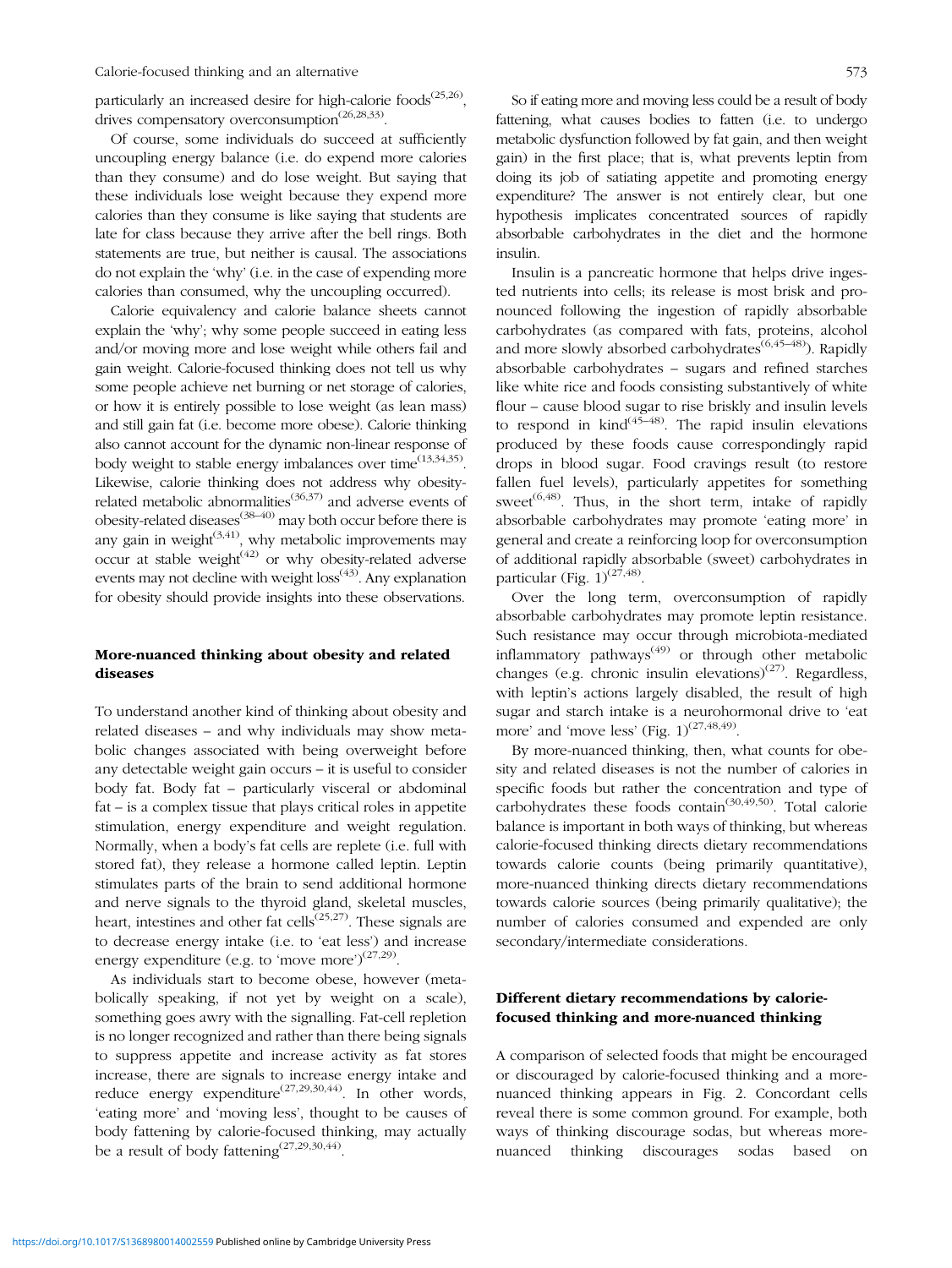<span id="page-3-0"></span>

with uncoupling and imbalance from neurohormonal changes that may be driven by sugar and/or starch intake

Fig. 1 Calorie-focused thinking versus more-nuanced thinking about obesity. Single-headed arrows represent direct associations in presumed causal directions. \*'Expending fewer calories' includes all energy expenditure, but 'moving less' specifically refers to a relatively lower degree of physical inactivity from baseline. 'Eating more' refers to relative overeating from baseline. †Over the short term, the intake of rapidly absorbable carbohydrates – through spikes in blood sugar and insulin, and through sweet cravings – promotes a reinforcing loop with 'eating more' in general and eating more rapidly absorbable carbohydrates in particular (dotted arrows). Over the long term, neurohormonal alterations, perhaps chiefly through insulin and leptin resistance – leading to and contributed by growing abdominal fat – perpetuate an indirect reinforcing loop with 'eating more' (dashed arrows) and also promote 'moving less'. Decreasing the intake of rapidly absorbed sugars and starches (as found abundantly in processed foods) and increasing the consumption of whole/minimally processed foods may disrupt these loops, overall calorie imbalance, and both the hormonal dysfunction and excess body mass characterizing obesity

|                          |             | Calorie-fucused<br>thinking                                                                                                                                                            |                                                                                                                                                              |  |  |  |
|--------------------------|-------------|----------------------------------------------------------------------------------------------------------------------------------------------------------------------------------------|--------------------------------------------------------------------------------------------------------------------------------------------------------------|--|--|--|
|                          |             | Encouraged                                                                                                                                                                             | Discouraged                                                                                                                                                  |  |  |  |
| More-nuanced<br>thinking | Encouraged  | Most vegetables, legumes,<br>whole fresh fruits and<br>unprocessed or sprouted<br>grains; lean meats, poultry,<br>and fish; water and<br>unsweetened tea and coffee                    | Nuts and nut butters;<br>avocados, olives and olive oil;<br>whole dairy; oily fish                                                                           |  |  |  |
|                          | Discouraged | 100% fruit juices; enriched<br>breads and pastas; fortified<br>breakfast cereals (e.g. corn<br>flakes, crisp rice); low-fat dairy<br>(including sugary flavoured fat-free<br>yoghurts) | Sodas and other sugar-<br>sweetened beverages;<br>candies; baked sweets; French<br>fries and batter-fried foods,<br>snack chips and other<br>processed items |  |  |  |

Fig. 2 Comparison of selected foods that might be encouraged or discouraged by calorie-focused thinking and more-nuanced thinking. This figure is not comprehensive, is not a description of any specific diet plan, and does not represent the recommendations or guidelines of any particular individual or organization. It does not explicitly address issues relevant to public health nutrition beyond calorie- and carbohydrate-related concerns (e.g. food production, climate change, One Health, etc.). Additionally, categorizations are based on somewhat relative concepts such as how 'empty' calories are and how 'rapidly absorbable' carbohydrate content is; placement of listed and unlisted items within the construct may be debatable. 'Encouraged'=okay to eat or even desirable as a focus of one's diet, particularly as an alternative to foods that are 'discouraged'; 'discouraged'=to be avoided or limited in quantity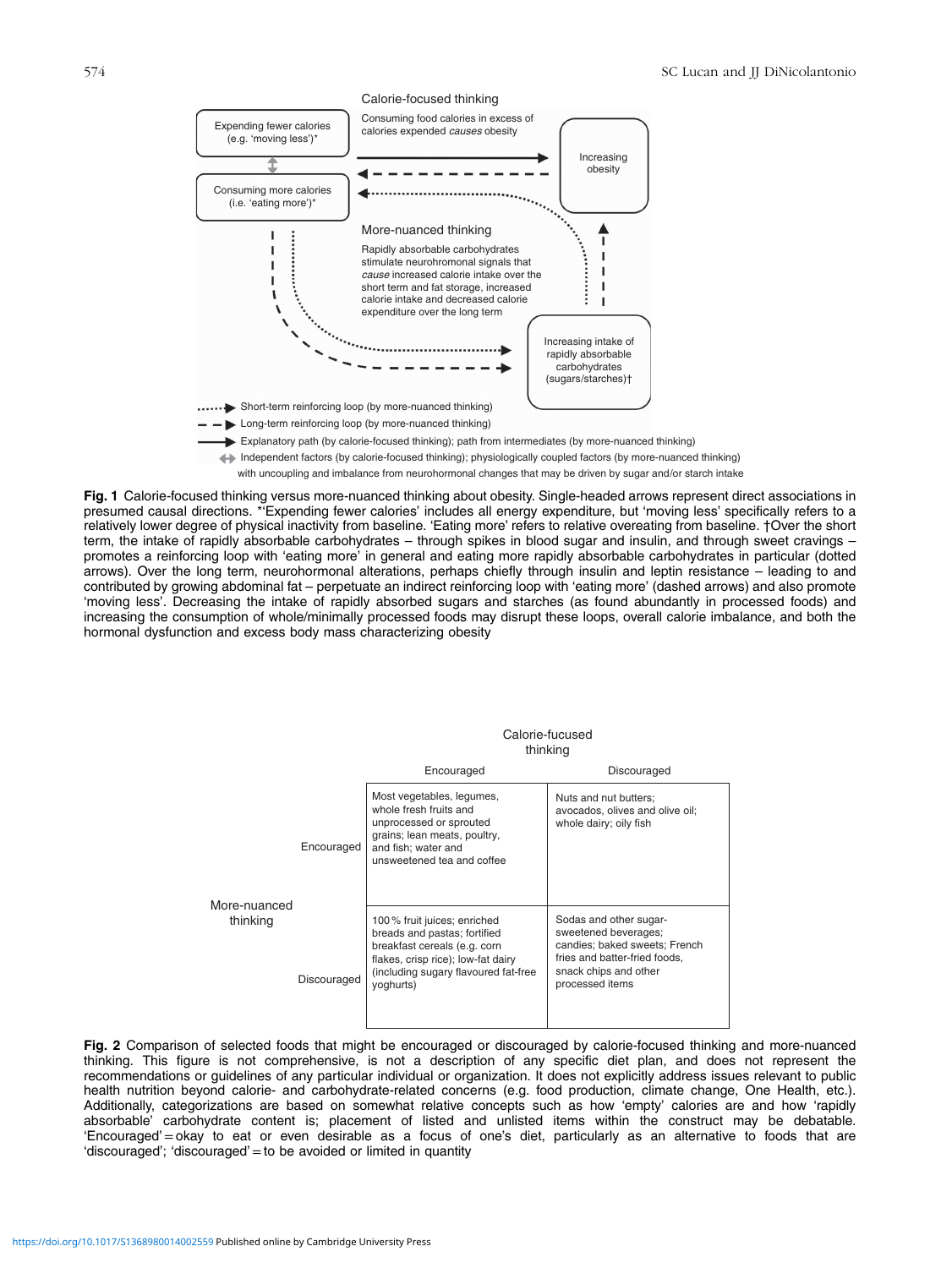carbohydrate content and character (i.e. high concentrations of rapidly absorbable sugar), calorie-focused thinking discourages sodas based on the idea of 'empty calories'. 'Empty calories' are foods that contribute energy but few substances thought to be beneficial like vitamins, minerals and fibre. By calorie-focused thinking, 'empty calories' waste precious space on the intake side of calorie balance sheets.

[Figure 2](#page-3-0) also demonstrates important discordance between calorie-focused thinking and more-nuanced thinking. For instance, 100 % fruit juices – full of vitamins, minerals and sometimes fibre – are not 'empty' and may even be considered healthy and desirable by caloriefocused thinking<sup> $(51)$  $(51)$ </sup>. By more-nuanced thinking, however, 100 % fruit juices are just as undesirable as sodas given both are mostly sugar in concentrated liquid form $(52)$  $(52)$ .

Other discordances in dietary recommendations between calorie-focused thinking and more-nuanced thinking, and perhaps the most important differences, relate to dietary fat. Dietary fat has by far the most calories of any of the energy-providing compounds in food: about 9 kcal/g as compared with roughly 7 kcal/g for alcohol,  $4 \text{ kcal/g}$  for protein and  $4 \text{ kcal/g}$  for carbohydrate<sup>([53](#page-8-0))</sup>. Thus, calorie-focused thinking has an inherent bias against dietary fat. This bias leads to public health messages and interventions to decrease the intake of fatty foods or reduce or remove the fat from high-fat foods (often replacing fat with less-calorie-dense – often rapidly absorbable – carbohydrates).

Calorie-focused thinking generally endorses foods that are low in fat and calories, as long as those calories are not 'empty'. In contrast, more-nuanced thinking has no problems with fat or calories, per se, and places the blame squarely on foods with the most rapidly absorbable carbohydrates [\(Fig. 2](#page-3-0)). Clearly these two ways of thinking are very different. A question for public health moving forward is: would food choices that could result from a continued primary focus on calories (calorie-focused thinking – [Fig. 2\)](#page-3-0) be best for population weight and health?

# Pertinent clinical and population evidence for two different ways of thinking

Consider an experiment in children<sup> $(54)$  $(54)$ </sup>. Sixth graders with comparable baseline satiety were allowed to eat as much as they wanted of two highly palatable child-friendly snacks: cheese wedges/rounds or potato chips. A quantity of cheese (mostly fat with some protein and negligible carbohydrate) might offer about 50 % more calories than an identical quantity of chips (mostly carbohydrate and fat with negligible protein). By calorie-focused thinking, comparably hungry children should eat more calories of cheese because cheese has more calories. By morenuanced thinking, comparably hungry children should eat more calories of chips because chips, being rich in rapidly absorbable starch, should tend to promote continued eating (short-term reinforcing loop, Fig.  $1$ )<sup>([48\)](#page-8-0)</sup>.

What actually happened in the experiment was that children in the potato chip group consumed over three times more calories than children in the cheese group<sup> $(54)$  $(54)$ </sup>. While a protein difference between the snacks might certainly have been a factor (with experimental trials suggesting a superior<sup>([55\)](#page-8-0)</sup>, albeit not always statistically significant<sup>[\(56](#page-8-0))</sup>, satiating power of protein), all foods are inevitable mixes of different components and the point here is that the food with the higher starch content prompted greater consumption. This result is consistent with a meta-analysis showing children have greater energy intake following consumption of the most rapidly absorbable carbohydrates<sup> $(57)$  $(57)$ </sup>.

Notably in the experiment described above, the effect of eating more calories in the high-carbohydrate (chips) condition was even more pronounced among overweight and obese children<sup> $(54)$  $(54)$  $(54)$ </sup>. This result is consistent with another trial showing greater hunger in obese children after a high-carbohydrate meal<sup> $(7)$ </sup> and consistent with the long-term reinforcing loop in [Fig. 1](#page-3-0).

Although the chips-and-cheese experiment did not assess children's total caloric intake for the day outside of the single snack episode, it is likely that children consuming cheese ate fewer calories overall for the day, whereas children consuming chips ate more. Such an outcome would be suggested by fifteen of sixteen singleday studies in adults that showed increased hunger, lower satiety or greater calorie intake after consuming rapidly absorbable carbohydrates v. not<sup> $(58)$  $(58)$ </sup>. The outcome might also be suggested by two other studies in children in which restaurant fast-food consumption was associated with a net increase in total energy intake for the  $day^{(59,60)}$  $day^{(59,60)}$  $day^{(59,60)}$  – although only for overweight individuals in one study<sup>([60\)](#page-8-0)</sup>, consistent with the long-term reinforcing loop in [Fig. 1](#page-3-0). Granted, for a given fast-food meal, the studies referenced above cannot distinguish if greater total caloric intake was the result of a greasy burger (per calorie-focused thinking), a refined bun (per more-nuanced thinking) or accompanying French fries (per both ways of thinking). However, substantial evidence now implicates foods that are low in fat (and, thus, relatively low in calories), like potatoes<sup>([61](#page-8-0))</sup>, white rice<sup>([62](#page-8-0))</sup> and sugary beverages<sup>[\(61,63](#page-8-0)–[66\)](#page-8-0)</sup>, in the development and persistence of obesity and risk for related diseases. Conversely, evidence is mounting to exonerate higher-calorie foods that are rich in fat like nuts<sup>[\(61](#page-8-0),[67](#page-8-0)–[74\)](#page-8-0)</sup>, oily fish<sup>[\(75](#page-8-0))</sup> and olive oil<sup>[\(69,76,77](#page-8-0))</sup>, and even foods high in saturated  $\text{fat}^{(78,79)}$  $\text{fat}^{(78,79)}$  $\text{fat}^{(78,79)}$  like dairy products<sup>[\(80](#page-8-0)–[88](#page-9-0))</sup>. Indeed, higher-calorie fattier foods and higher-fat diets may produce and sustain as much or more weight loss than calorie-restricted or higher-carbohydrate diets<sup>[\(9,10](#page-7-0),[89](#page-9-0)–[98](#page-9-0))</sup> – particularly among those already having metabolic abnormalities[\(93,94,99\)](#page-9-0). Moreover, certain fattier/lower-carbohydrate diets may also be associated with favourable metabolic indicators([10](#page-7-0)[,89](#page-9-0),[91](#page-9-0)–[94](#page-9-0),[98](#page-9-0)–[109](#page-9-0)), reduced adverse health events<sup> $(69,102,110,111)$  $(69,102,110,111)$ </sup> and delayed mortality<sup> $(110-113)$  $(110-113)$  $(110-113)$  $(110-113)$ </sup>.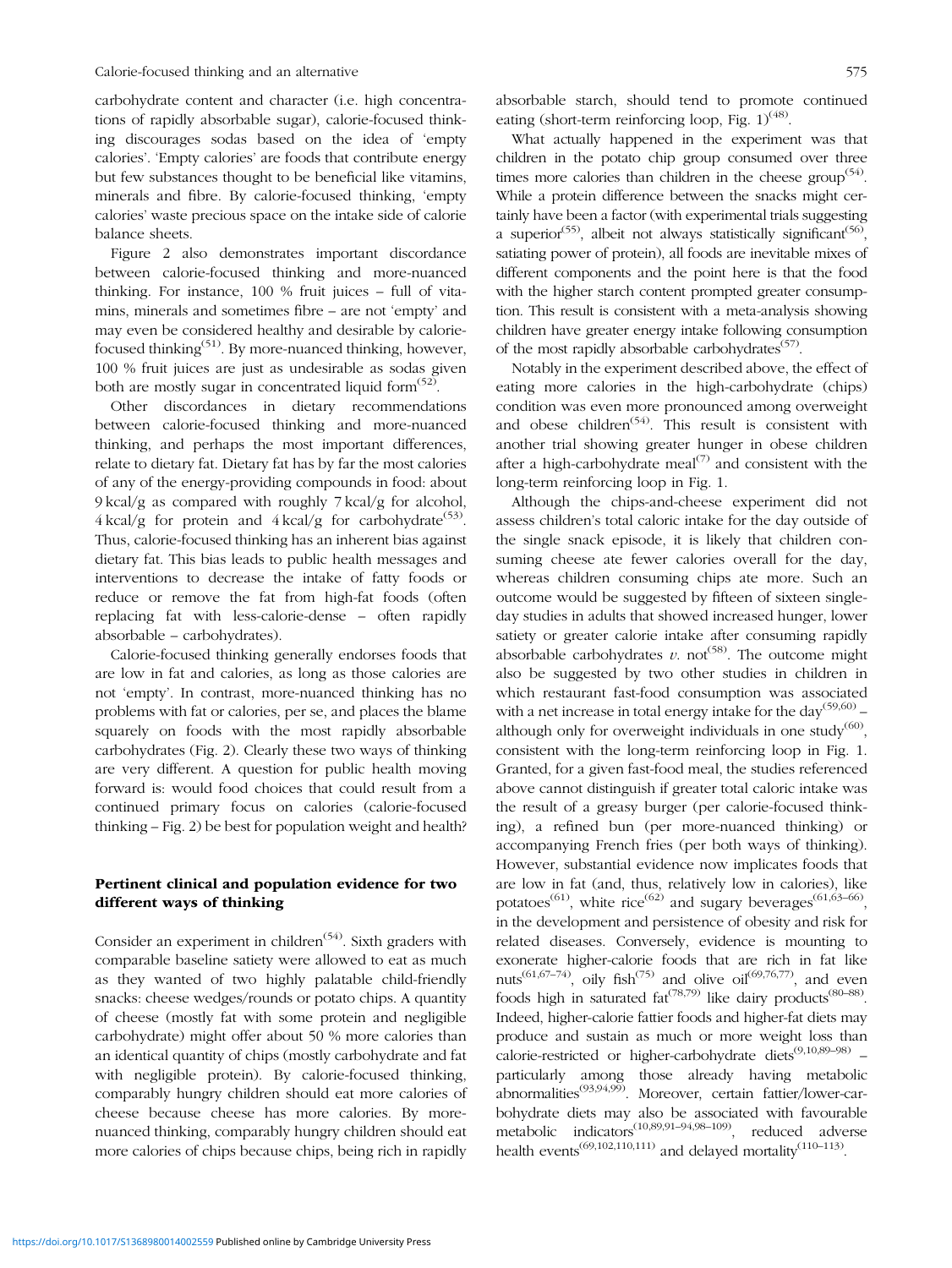<span id="page-5-0"></span>

| <b>Table 1</b> Notions derived from calorie-focused thinking and challenges to those notions |  |  |  |
|----------------------------------------------------------------------------------------------|--|--|--|
|                                                                                              |  |  |  |

| Notion |                                                                                           | Challenge                                                                                                                                                                                                                                                                                                                                                                                                                                                        |  |  |  |
|--------|-------------------------------------------------------------------------------------------|------------------------------------------------------------------------------------------------------------------------------------------------------------------------------------------------------------------------------------------------------------------------------------------------------------------------------------------------------------------------------------------------------------------------------------------------------------------|--|--|--|
|        | <b>1.</b> 'A calorie is a calorie'                                                        | 1. Calories from protein, fat, carbohydrate and alcohol each stimulate different<br>physiological pathways and have different metabolic effects                                                                                                                                                                                                                                                                                                                  |  |  |  |
|        | 2. 'Eating less' and 'moving more' to achieve<br>calorie deficit will produce weight loss | 2. Trying to underconsume calories (without paying attention to qualitative differences in<br>calorie sources) will result in compensatory hunger and fatigue, generally with little<br>weight/fat loss in the short term and rebound weight gain in the long term                                                                                                                                                                                               |  |  |  |
|        | <b>3.</b> Consuming more calories than expended<br>causes obesity                         | 3. Energy consumption and expenditure are dependently linked; consuming more calories<br>than needed results in compensatory energy expenditure (e.g. reduced metabolic efficiency)<br>and/or reduced appetite and subsequent intake. If calories are consumed in excess of<br>calories expended in some kind of sustained way, then such imbalance is the result – not the<br>cause – of developing obesity (and of the neurohormonal changes that underlie it) |  |  |  |
|        | 4. High-calorie foods/diets (i.e. high-fat<br>foods/diets) are undesirable                | 4. Many foods that are higher in fat may protect against obesity, lead to favourable<br>metabolic indicators and help protect against chronic diseases and early mortality                                                                                                                                                                                                                                                                                       |  |  |  |
|        | 5. Low-calorie foods/diets (i.e. low-fat foods/<br>diets) are desirable                   | 5. Low-fat foods and diets are often high in the most rapidly absorbable sugars and<br>starches), which may be distinctly detrimental for obesity and related diseases                                                                                                                                                                                                                                                                                           |  |  |  |
|        | 6. Low-fat foods without 'empty calories'<br>are best                                     | 6. Even for foods that have vitamins, minerals, fibre, and various other constituents<br>believed to be healthy, if they are concentrated sources of rapidly absorbable sugars<br>and starches, they are likely to cause metabolic dysfunction and harm                                                                                                                                                                                                          |  |  |  |

#### The situation for public health moving forward

Fuelled not exclusively but in no small part by caloriefocused thinking, fats in foods and fattier diets became the enemies of public health campaigns of the 1980s and 1990s. Lower-calorie sugars replaced higher-calorie oils in many foods and people shifted their consumption from fats to carbohydrates (most often, the rapidly absorbable kinds). As in the chips-and-cheese experiment described above, greater refined carbohydrate intake was associated with greater total calorie intake, but now on a population  $level^{(114,115)}$  $level^{(114,115)}$  $level^{(114,115)}$ . In other words, people did not eat less when lower-calorie foods and diets were advised, they ate more. Obesity rates increased right along with greater consumption<sup>[\(114,115](#page-9-0))</sup>. Diabetes rates increased too<sup>[\(116,117](#page-9-0))</sup> and although these findings do not prove causation, they certainly do not support continuing forward under the current logic of calorie-focused thinking, with the food choices it could encourage [\(Fig. 2](#page-3-0)) or the tenuous notions that follow from it (Table 1).

Calorie-focused public health initiatives might continue to produce unintended, even ironic, consequences. Initiatives like calorie labelling for example – first for food packages and more recently for restaurant menus and menu boards – are meant to steer both consumer choices and food-industry offerings towards lower-calorie options<sup>[\(118](#page-9-0))</sup>. Despite national enthusiasm for the idea<sup>(119,120</sup>), whether calorie labelling will have the desired effect seems doubtful<sup> $(121-124)$  $(121-124)$  $(121-124)$  $(121-124)$ </sup>. Also in doubt is whether labelling will actually improve population health. There is already suggestion that some labelling may produce effects opposite to those intended<sup> $(125)$  $(125)$ </sup>. And there is the distinct possibility that calorie labelling could further move food production and consumption away from healthful high-fat foods (like nuts) and towards sugary and starchy items (like low-fat baked potato chips), promoting further increases in diseases characterized by abdominal fat and metabolic dysfunction.

There are, admittedly, other existing public health initiatives that, at least on the surface, seem more consistent with the logic of 'more-nuanced thinking'; for instance, proposals to tax and limit sugary beverages<sup> $(52,126,127)$  $(52,126,127)$  $(52,126,127)$  $(52,126,127)$  $(52,126,127)$ </sup>. Nevertheless, these initiatives are usually framed around the idea of 'empty calories', which totally misses the point. Even the Food and Drug Administration's proposed changes to packaged-food labels – which would newly report the amount of 'added sugars' in a product – place even more emphasis on calories than current labels by visually subordinating all other label information and highlighting calories in an enormous bold typeface<sup> $(128)$  $(128)$ </sup>.

What existing and planned initiatives seem not to acknowledge is that calories from added sugars and starches are worse than just 'empty' (detriment through omission); evidence suggests they are actively harmful (detriment through commission)<sup> $(61,62,129,130)$  $(61,62,129,130)$  $(61,62,129,130)$ </sup>. While responses of individual consumers may vary (e.g. due to their personal genetic susceptibility<sup>([48,63\)](#page-8-0)</sup> or that of their resident gut microbes<sup>[\(131\)](#page-10-0)</sup>), there is good reason to believe that rapidly absorbable carbohydrates tend to promote obesity, and diseases commonly associated with it, in general<sup> $(45,48,63,132-137)$  $(45,48,63,132-137)$  $(45,48,63,132-137)$  $(45,48,63,132-137)$  $(45,48,63,132-137)$  $(45,48,63,132-137)$  $(45,48,63,132-137)$ </sup>.

The problem for public health is that continuing to focus on quantifying calories may misdirect thinking on obesity and related diseases and promote destructive messages. For instance, in a 2013 editorial, the president of the Institute of Medicine listed gluttony and sloth as 'obvious' 'deadly sins' for public health to address<sup>([138](#page-10-0))</sup>. His argument (which had been made before<sup> $(139)$  $(139)$  $(139)$ </sup>) suggested obesity and related diseases are matters only of personal resolve and self-control; if people just had more motivation and will-power, they could consciously control their calorie balance sheets, eat less, move more and lose weight. It stands to reason that those subscribing to the Institute of Medicine logic might blame an overconsuming, inactive adolescent for growing fat. But would they blame the same overconsuming, inactive adolescent for growing tall?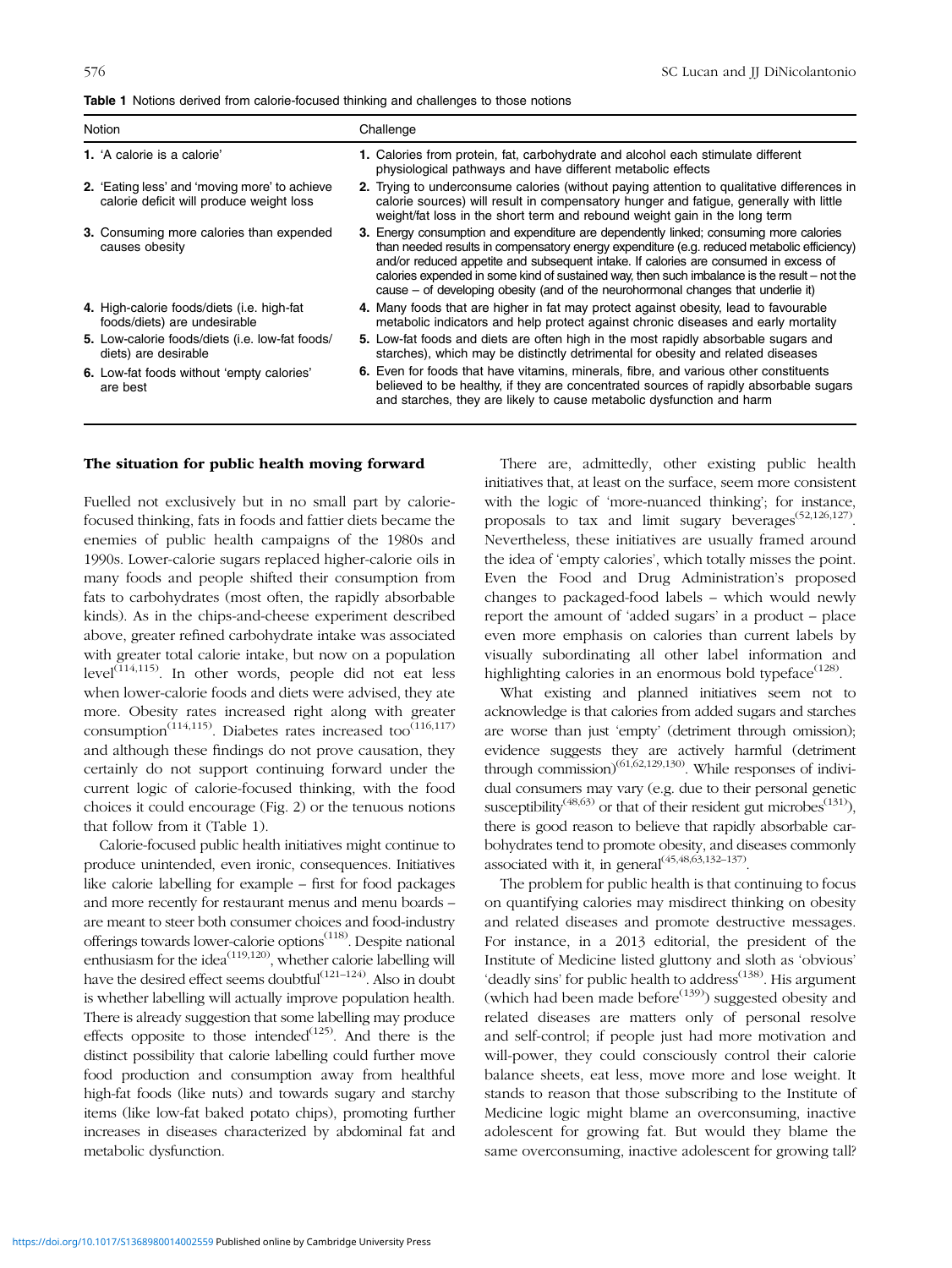<span id="page-6-0"></span>Calorie-focused thinking and an alternative 577

Just as children do not enter puberty and grow tall because they overeat and sleep more, neither do individuals start to fatten and become obese because they eat too much and move too little. In both cases overconsumption and inactivity are intermediate effects; neurohormonal changes are the cause. The case of pubertal growth represents normal development, but the case of fattening represents decided pathology; pathology that may be modifiable through dietary change. Perhaps if we shifted food production and people's consumption away from added sugars and refined starches, we could avoid the resultant metabolic dysfunction and corpulence that have come to plague our populations. Instead of futilely pro-moting messages to 'eat less' and 'move more'<sup>([13](#page-7-0)[,139](#page-10-0))</sup>, perhaps we should do more to promote the consumption of whole/minimally processed foods $(140)$  $(140)$  – like more of those in the upper row of [Fig. 2](#page-3-0) – foods that might make 'eating less' and moving more' more possible.

#### Concluding thoughts

Calorie-focused thinking may have already exacerbated the epidemics of obesity and related diseases. And while there has been much progress in redirecting dietary focus towards actual foods $^{(141)}$  $^{(141)}$  $^{(141)}$ , there is still too much focus on eating 'too much'<sup>([15\)](#page-7-0)</sup>. Focusing quantitatively, particularly on the calories available from specific foods, fails to recognize the broader metabolic effects of foods themselves. Foods that are highly processed and comprised mostly of rapidly absorbable sugars and starches may be of greatest concern. Such carbohydrates may induce neurohormonal changes that might, in turn, help produce the overeating and inactivity often interpreted as causative for obesity. In other words, unhealthy foods may make double victims of their consumers, who might not only become obese by eating them but also receive harsh criticism for their substantial appetites and apparent laziness that result.

As the saying often attributed to the Albert Einstein goes, 'not everything that can be counted counts', and advice to count calories, or to try to change calorie balance sheets by intervening on quantities of undifferentiated foods, seems misdirected. Imagine comparably misdirected advice: for instance, to count fluid ounces, drink less and urinate more – advice that might likewise result in temporary weight loss (but no fat loss) and be uncomfortable, unsustainable, unreasonable and unhelpful; and likewise oppose coupled neurohormonally driven physiology in futility. Yes, calories count, and calorie balance sheets matter, but net intake or expenditure probably results more from qualitative distinctions in the foods we eat than conscious attempts at quantitative  $control^{(30)}$  $control^{(30)}$  $control^{(30)}$ . New public health initiatives and messages focused on encouraging consumption of whole/minimally processed foods would be ideal<sup>[\(140\)](#page-10-0)</sup>, especially to counteract industry's near-exclusive marketing of foods that are highly processed/refined and concentrated sources of the most rapidly absorbable starches and sugars.

Promoting the consumption of whole foods will require careful attention to food systems, cultural traditions, peer influences, food environments, assistance programmes and a host of other issues beyond the scope of the present commentary. But as a guiding principle, the public health community should not be trying to cut calories from available foods<sup> $(142)$ </sup>, we should be improving the quality of the foods available that provide our calories. We should be promoting foods that do not prompt, or indeed programme, us to overeat.

Although focusing on refined starch and sugar content might seem like a logical path forward, such narrow focus could lead to unintended consequences, as when public health campaigns demonized fat. For this reason, the recent WHO draft guideline to more strictly limit the intake of all sugars<sup> $(143)$  $(143)$  $(143)$ </sup>, the recent proposition in England for a sugar  $\text{tax}^{(144)}$  $\text{tax}^{(144)}$  $\text{tax}^{(144)}$ , and the recent proposal in California to place health warning labels on sugary drinks<sup> $(145)$ </sup>, while all appropriately focused, should be evaluated carefully before wider implementation. Coordination with the food industry will be challenging, but while working towards improving the quality of foods that are produced and working to support the consumption of whole/minimally processed products, at the very least, public health should not continue to promote messages that create and blame victims or that, in all likelihood, continue to exacerbate epidemics of obesity and related diseases.

#### Acknowledgements

Acknowledgements: S.C.L. would like to thank Sanjay Basu, MD, PhD, Jennifer L Pomeranz, JD, MPH, Paul R Marantz, MD, MPH and Manisha Sharma, MD for reviewing very early drafts of this manuscript and providing critical comments. Financial support: This research received no specific grant from any funding agency in the public, commercial or not-for-profit sectors. Conflict of interest: None. Authorship: S.C.L. conducted the primary literature review, conceived the paper, drafted the main arguments, and created [Figs 1](#page-3-0) and [2.](#page-3-0) J.J.D. helped revise the text, contributed citations, and drafted [Table 1](#page-5-0).

#### References

- 1. Huffman DM & Barzilai N (2010) Contribution of adipose tissue to health span and longevity. Interdiscip Top Gerontol 37, 1–19.
- 2. Neeland IJ, Ayers CR, Rohatgi AK et al. (2013) Associations of visceral and abdominal subcutaneous adipose tissue with markers of cardiac and metabolic risk in obese adults. Obesity (Silver Spring) 21, E439–E447.
- 3. Oliveros E, Somers VK, Sochor O et al. (2014) The concept of normal weight obesity. Prog Cardiovasc Dis 56, 426–433.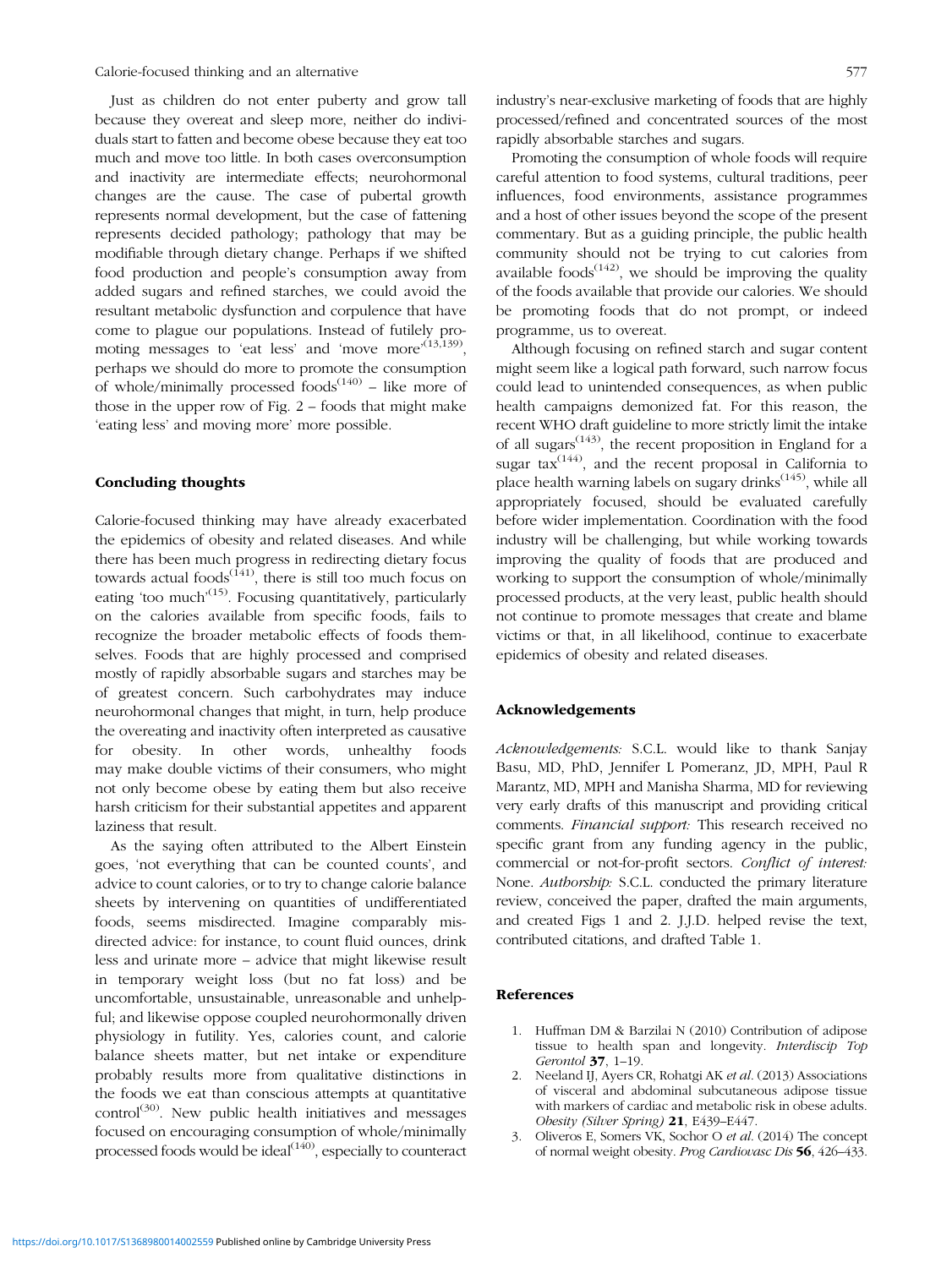- <span id="page-7-0"></span>4. Thomas JE (1957) Mechanics and regulation of gastric emptying. Physiol Rev 37, 453-474.
- 5. Benedini S, Codella R, Caumo A et al. (2011) Different circulating ghrelin responses to isoglucidic snack food in healthy individuals. Horm Metab Res 43, 135–140.
- 6. Raben A, Agerholm-Larsen L, Flint A et al. (2003) Meals with similar energy densities but rich in protein, fat, carbohydrate, or alcohol have different effects on energy expenditure and substrate metabolism but not on appetite and energy intake. Am J Clin Nutr 77, 91–100.
- 7. Lomenick JP, Melguizo MS, Mitchell SL et al. (2009) Effects of meals high in carbohydrate, protein, and fat on ghrelin and peptide YY secretion in prepubertal children. J Clin Endocrinol Metab  $94, 4463 - 4471.$
- 8. Riera-Crichton D & Tefft N (2014) Macronutrients and obesity: revisiting the calories in, calories out framework. Econ Hum Biol 14, 33–49.
- 9. Kekwick A & Pawan GL (1956) Calorie intake in relation to body-weight changes in the obese. Lancet 271, 155–161.
- 10. Ebbeling CB, Swain JF, Feldman HA et al. (2012) Effects of dietary composition on energy expenditure during weightloss maintenance. JAMA 307, 2627–2634.
- 11. Gerstein DE, Woodward-Lopez G, Evans AE et al. (2004) Clarifying concepts about macronutrients' effects on satiation and satiety. *J Am Diet Assoc* 104, 1151-1153.
- 12. Feinman RD & Fine EJ (2004) 'A calorie is a calorie' violates the second law of thermodynamics. Nutr  $\overline{J}3$ , 9.
- 13. Shook RP, Hand GA & Blair SN (2014) Top 10 research questions related to energy balance. Res Q Exerc Sport 85, 49–58.
- 14. Westerterp KR, Wilson SA & Rolland V (1999) Diet induced thermogenesis measured over 24h in a respiration chamber: effect of diet composition. Int J Obes Relat Metab Disord 23, 287-292.
- 15. Guth E (2014) JAMA patient page. Healthy weight loss. JAMA 312, 974.
- 16. Baer DJ, Gebauer SK & Novotny JA (2012) Measured energy value of pistachios in the human diet. Br J Nutr 107, 120-125.
- 17. Urban LE, Dallal GE, Robinson LM et al. (2010) The accuracy of stated energy contents of reduced-energy, commercially prepared foods. J Am Diet Assoc 110, 116-123.
- 18. Hall KD, Heymsfield SB, Kemnitz JW et al. (2012) Energy balance and its components: implications for body weight regulation. Am J Clin Nutr 95, 989-994.
- 19. Novotny JA, Gebauer SK & Baer DJ (2012) Discrepancy between the Atwater factor predicted and empirically measured energy values of almonds in human diets. Am J Clin Nutr **96**, 296-301.
- 20. Lee JM, Kim Y & Welk GJ (2014) Validity of consumerbased physical activity monitors. Med Sci Sports Exerc 46, 1840–1848.
- 21. Jakubowicz D, Barnea M, Wainstein J et al. (2013) High caloric intake at breakfast vs. dinner differentially influences weight loss of overweight and obese women. Obesity (Silver Spring) 21, 2504–2512.
- 22. Leibel RL, Rosenbaum M & Hirsch J (1995) Changes in energy expenditure resulting from altered body weight. N Engl J Med 332, 621–628.
- 23. Harris RB (1990) Role of set-point theory in regulation of body weight. FASEB J 4, 3310–3318.
- 24. St Clair Gibson A, Goedecke JH, Harley YX et al. (2005) Metabolic setpoint control mechanisms in different physiological systems at rest and during exercise. J Theor Biol 236, 60–72.
- 25. Sumithran P & Proietto J (2013) The defence of body weight: a physiological basis for weight regain after weight loss. Clin Sci (Lond) 124, 231-241.
- 26. Ochner CN, Barrios DM, Lee CD et al. (2013) Biological mechanisms that promote weight regain following weight loss in obese humans. Physiol Behav 120, 106-113.
- 27. Lustig RH (2006) The 'skinny' on childhood obesity: how our western environment starves kids' brains. Pediatr Ann 35, 898–902.
- 28. Heymsfield SB, Harp JB, Reitman ML et al. (2007) Why do obese patients not lose more weight when treated with low-calorie diets? A mechanistic perspective. Am J Clin Nutr 85, 346–354.
- 29. Speakman JR, Levitsky DA, Allison DB et al. (2011) Set points, settling points and some alternative models: theoretical options to understand how genes and environments combine to regulate body adiposity. Dis Model Mech 4, 733–745.
- 30. Ludwig DS & Friedman MI (2014) Increasing adiposity: consequence or cause of overeating? JAMA 311, 2167–2168.
- 31. Hall KD, Hammond RA & Rahmandad H (2014) Dynamic interplay among homeostatic, hedonic, and cognitive feedback circuits regulating body weight. Am J Public Health 104, 1169-1175.
- 32. Nackers LM, Middleton KR, Dubyak PJ et al. (2013) Effects of prescribing 1,000 versus 1,500 kilocalories per day in the behavioral treatment of obesity: a randomized trial. Obesity (Silver Spring) 21, 2481–2487.
- 33. Maclean PS, Bergouignan A, Cornier MA et al. (2011) Biology's response to dieting: the impetus for weight regain. Am J Physiol Regul Integr Comp Physiol 301, R581–R600.
- 34. Hall KD, Sacks G, Chandramohan D et al. (2011) Quantification of the effect of energy imbalance on bodyweight. Lancet 378, 826-837.
- 35. Hall KD, Butte NF, Swinburn BA et al. (2013) Dynamics of childhood growth and obesity: development and validation of a quantitative mathematical model. Lancet Diabetes Endocrinol 1, 97–105.
- 36. Shah NR & Braverman ER (2012) Measuring adiposity in patients: the utility of body mass index (BMI), percent body fat, and leptin. PLoS One 7, e33308.
- 37. Wildman RP, Muntner P, Reynolds K et al. (2008) The obese without cardiometabolic risk factor clustering and the normal weight with cardiometabolic risk factor clustering: prevalence and correlates of 2 phenotypes among the US population (NHANES 1999–2004). Arch Intern Med 168, 1617–1624.
- 38. Coutinho T, Goel K, Correa de Sa D et al. (2013) Combining body mass index with measures of central obesity in the assessment of mortality in subjects with coronary disease: role of 'normal weight central obesity'. J Am Coll Cardiol 61, 553–560.
- 39. Song Y, Manson JE, Meigs JB et al. (2007) Comparison of usefulness of body mass index versus metabolic risk factors in predicting 10-year risk of cardiovascular events in women. Am J Cardiol  $100$ , 1654-1658.
- 40. Hamer M & Stamatakis E (2012) Metabolically healthy obesity and risk of all-cause and cardiovascular disease mortality. J Clin Endocrinol Metab 97, 2482–2488.
- 41. Kramer CK, Zinman B & Retnakaran R (2013) Are metabolically healthy overweight and obesity benign conditions? A systematic review and meta-analysis. Ann Intern Med 159, 758–769.
- 42. Gannon MC & Nuttall FQ (2006) Control of blood glucose in type 2 diabetes without weight loss by modification of diet composition. Nutr Metab (Lond) 3, 16.
- 43. Look AHEAD Research Group, Wing RR & Bolin P (2013) Cardiovascular effects of intensive lifestyle intervention in type 2 diabetes.  $N$  Engl J Med 369, 145-154.
- 44. Richmond RC, Davey Smith G, Ness AR et al. (2014) Assessing causality in the association between child adiposity and physical activity levels: a Mendelian randomization analysis. PLoS Med 11, e1001618.
- 45. Mann J (2007) Dietary carbohydrate: relationship to cardiovascular disease and disorders of carbohydrate metabolism. Eur J Clin Nutr 61, Suppl. 1, S100-S111.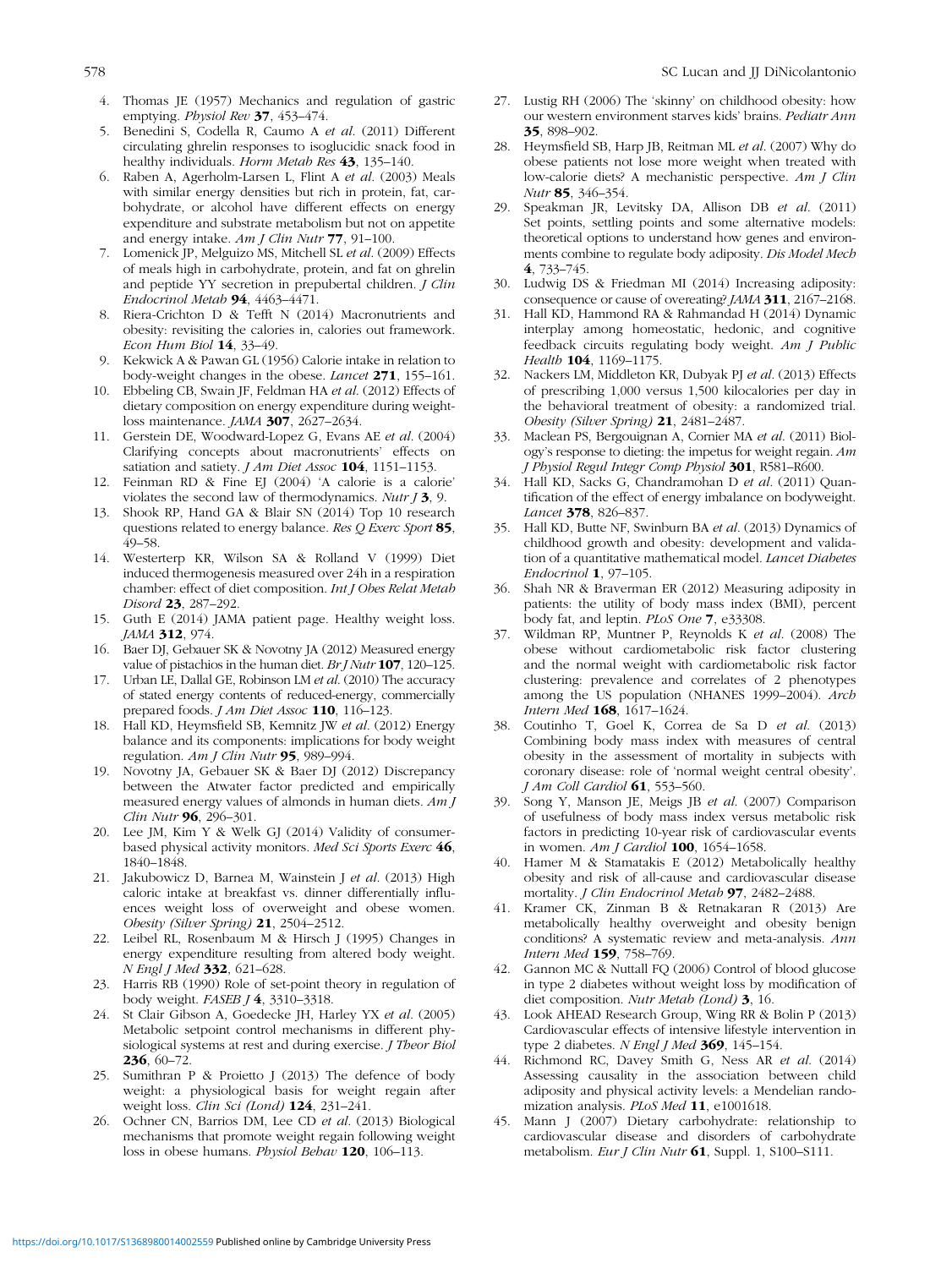<span id="page-8-0"></span>Calorie-focused thinking and an alternative 579

- 46. Jenkins DJ, Wolever TM, Taylor RH et al. (1981) Glycemic index of foods: a physiological basis for carbohydrate exchange. Am J Clin Nutr 34, 362-366.
- 47. Foster-Powell K, Holt SH & Brand-Miller JC (2002) International table of glycemic index and glycemic load values. Am J Clin Nutr 76, 5–56.
- 48. Ludwig DS (2002) The glycemic index: physiological mechanisms relating to obesity, diabetes, and cardiovascular disease. JAMA 287, 2414–2423.
- 49. Spreadbury I (2012) Comparison with ancestral diets suggests dense acellular carbohydrates promote an inflammatory microbiota, and may be the primary dietary cause of leptin resistance and obesity. Diabetes Metab Syndr Obes 5, 175–189.
- 50. Taubes G (2012) Treat obesity as physiology, not physics. Nature 492, 155.
- 51. Nicklas T, Kleinman RE & O'Neil CE (2012) Taking into account scientific evidence showing the benefits of 100% fruit juice. Am J Public Health 102, e4.
- 52. Wojcicki JM & Heyman MB (2012) Reducing childhood obesity by eliminating 100% fruit juice. Am J Public Health 102, 1630–1633.
- 53. Atwater WO (1899) Experiments on the Metabolism of Matter and Energy in the Human Body. Washington, DC: Government Printing Office.
- 54. Wansink B, Shimizu M & Brumberg A (2013) Association of nutrient-dense snack combinations with calories and vegetable intake. Pediatrics 131, 22–29.
- 55. Marmonier C, Chapelot D & Louis-Sylvestre J (2000) Effects of macronutrient content and energy density of snacks consumed in a satiety state on the onset of the next meal. Appetite 34, 161–168.
- 56. Vozzo R, Wittert G, Cocchiaro C et al. (2003) Similar effects of foods high in protein, carbohydrate and fat on subsequent spontaneous food intake in healthy individuals. Appetite 40, 101–107.
- 57. Rouhani MH, Salehi-Abargouei A & Azadbakht L (2013) Effect of glycemic index and glycemic load on energy intake in children. Nutrition 29, 1100–1105.
- 58. Ludwig DS (2000) Dietary glycemic index and obesity. J Nutr 130, 2S Suppl., 280S–283S.
- 59. Powell LM & Nguyen BT (2013) Fast-food and full-service restaurant consumption among children and adolescents: effect on energy, beverage, and nutrient intake. Arch Pediatr Adolesc Med 167, 14-20.
- 60. Ebbeling CB, Sinclair KB, Pereira MA et al. (2004) Compensation for energy intake from fast food among overweight and lean adolescents. JAMA 291, 2828–2833.
- 61. Mozaffarian D, Hao T, Rimm EB et al. (2011) Changes in diet and lifestyle and long-term weight gain in women and men. N Engl J Med 364, 2392-2404.
- 62. Hu EA, Pan A, Malik V et al. (2012) White rice consumption and risk of type 2 diabetes: meta-analysis and systematic review. BMJ 344, e1454.
- 63. Qi Q, Chu AY, Kang JH et al. (2012) Sugar-sweetened beverages and genetic risk of obesity. N Engl J Med 367, 1387–1396.
- 64. Faith MS, Dennison BA, Edmunds LS et al. (2006) Fruit juice intake predicts increased adiposity gain in children from low-income families: weight status-by-environment interaction. Pediatrics 118, 2066–2075.
- 65. Malik VS, Schulze MB & Hu FB (2006) Intake of sugarsweetened beverages and weight gain: a systematic review. Am J Clin Nutr 84, 274-288.
- 66. Bes-Rastrollo M, Schulze MB, Ruiz-Canela M et al. (2013) Financial conflicts of interest and reporting bias regarding the association between sugar-sweetened beverages and weight gain: a systematic review of systematic reviews. PLoS Med 10, e1001578.
- 67. Tan SY & Mattes RD (2013) Appetitive, dietary and health effects of almonds consumed with meals or as snacks: a randomized, controlled trial. Eur J Clin Nutr 67, 1205–1214.
- 68. Tey SL, Brown R, Gray A et al. (2011) Nuts improve diet quality compared to other energy-dense snacks while maintaining body weight. *J Nutr Metab* 2011, 357350.
- 69. Estruch R, Ros E, Salas-Salvado J et al. (2013) Primary prevention of cardiovascular disease with a Mediterranean diet. N Engl J Med 368, 1279-1290.
- 70. Guasch-Ferre M, Bullo M, Martinez-Gonzalez MA et al. (2013) Frequency of nut consumption and mortality risk in the PREDIMED nutrition intervention trial. BMC Med 11, 164.
- 71. Bao Y, Han J, Hu FB et al. (2013) Association of nut consumption with total and cause-specific mortality. N Engl J Med 369, 2001–2011.
- 72. Ma Y, Njike VY, Millet J et al. (2010) Effects of walnut consumption on endothelial function in type 2 diabetic subjects: a randomized controlled crossover trial. Diabetes Care 33, 227–232.
- 73. Tan SY, Dhillon J & Mattes RD (2014) A review of the effects of nuts on appetite, food intake, metabolism, and body weight. Am J Clin Nutr 100, Suppl. 1, 412S–422S.
- 74. Viguiliouk E, Kendall CW, Blanco Mejia S et al. (2014) Effect of tree nuts on glycemic control in diabetes: a systematic review and meta-analysis of randomized controlled dietary trials. PLoS One 9, e103376.
- 75. Thorsdottir I, Tomasson H, Gunnarsdottir I et al. (2007) Randomized trial of weight-loss-diets for young adults varying in fish and fish oil content. *Int J Obes (Lond)*  $31$ , 1560–1566.
- 76. Perez-Martinez P, Garcia-Rios A, Delgado-Lista J et al. (2011) Mediterranean diet rich in olive oil and obesity, metabolic syndrome and diabetes mellitus. Curr Pharm Des 17, 769-777.
- 77. Salas-Salvado J, Bullo M, Estruch R et al. (2014) Prevention of diabetes with Mediterranean diets: a subgroup analysis of a randomized trial. Ann Intern Med 160, 1–10.
- 78. Siri-Tarino PW, Sun Q, Hu FB et al. (2010) Meta-analysis of prospective cohort studies evaluating the association of saturated fat with cardiovascular disease. Am J Clin Nutr 91, 535–546.
- 79. Chowdhury R, Warnakula S, Kunutsor S et al. (2014) Association of dietary, circulating, and supplement fatty acids with coronary risk: a systematic review and metaanalysis. Ann Intern Med 160, 398–406.
- 80. Scharf RJ, Demmer RT & Deboer MD (2013) Longitudinal evaluation of milk type consumed and weight status in preschoolers. Arch Dis Child 98, 335–340.
- 81. Rice BH, Quann EE & Miller GD (2013) Meeting and exceeding dairy recommendations: effects of dairy consumption on nutrient intakes and risk of chronic disease. Nutr Rev 71, 209–223.
- 82. O'Sullivan TA, Hafekost K, Mitrou F et al. (2013) Food sources of saturated fat and the association with mortality: a meta-analysis. Am *J Public Health* **103**, e31–e42.
- 83. de Oliveira Otto MC, Mozaffarian D, Kromhout D et al. (2012) Dietary intake of saturated fat by food source and incident cardiovascular disease: the Multi-Ethnic Study of Atherosclerosis. Am J Clin Nutr 96, 397-404.
- 84. Aune D, Norat T, Romundstad P et al. (2013) Dairy products and the risk of type 2 diabetes: a systematic review and dose-response meta-analysis of cohort studies. Am J Clin Nutr 98, 1066-1083.
- 85. Holmberg S & Thelin A (2013) High dairy fat intake related to less central obesity: a male cohort study with 12 years' follow-up. Scand J Prim Health Care 31, 89-94.
- 86. Kratz M, Baars T & Guyenet S (2013) The relationship between high-fat dairy consumption and obesity, cardiovascular, and metabolic disease. Eur J Nutr 52, 1–24.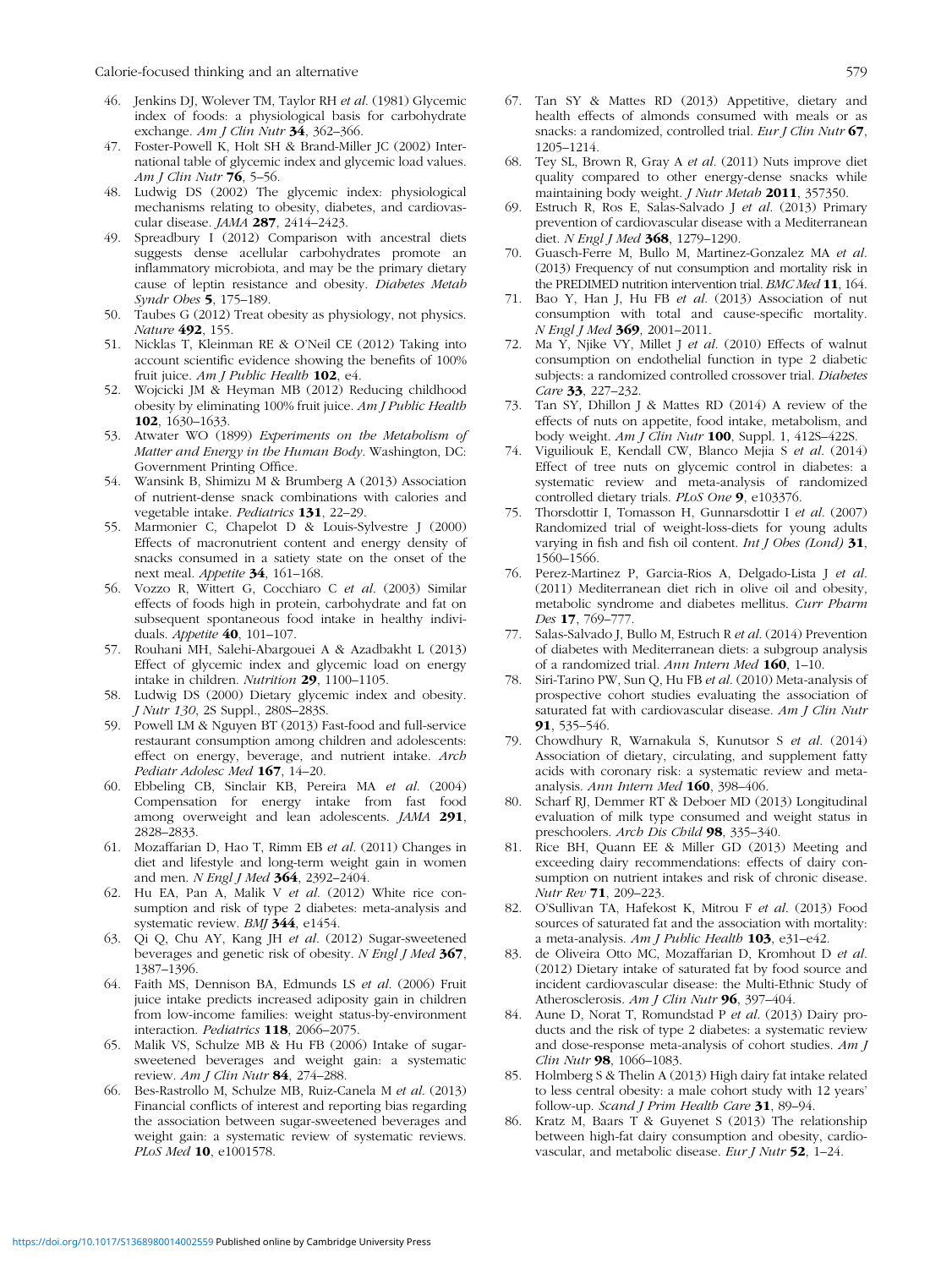- <span id="page-9-0"></span>87. Li S, Field A, Rimm E et al. (2014) Dairy consumption with onset of overweight and obesity among US adolescents. FASEB J 28, 1 Suppl., abstr. 370.7.
- 88. Martinez-Gonzalez MA, Sayon-Orea C, Ruiz-Canela M et al. (2014) Yogurt consumption, weight change and risk of overweight/obesity: the SUN cohort study. Nutr Metab Cardiovasc Dis (Epublication ahead of print version).
- 89. Hession M, Rolland C, Kulkarni U et al. (2009) Systematic review of randomized controlled trials of low-carbohydrate vs. low-fat/low-calorie diets in the management of obesity and its comorbidities. Obes Rev 10, 36–50.
- 90. Spieth LE, Harnish JD, Lenders CM et al. (2000) A lowglycemic index diet in the treatment of pediatric obesity. Arch Pediatr Adolesc Med 154, 947–951.
- 91. Hu T, Mills KT, Yao L et al. (2012) Effects of lowcarbohydrate diets versus low-fat diets on metabolic risk factors: a meta-analysis of randomized controlled clinical trials. Am J Epidemiol 176, Suppl. 7, S44-S54.
- 92. Yancy WS Jr, Olsen MK, Guyton JR et al. (2004) A lowcarbohydrate, ketogenic diet versus a low-fat diet to treat obesity and hyperlipidemia: a randomized, controlled trial. Ann Intern Med 140, 769-777.
- 93. Volek JS, Phinney SD, Forsythe CE et al. (2009) Carbohydrate restriction has a more favorable impact on the metabolic syndrome than a low fat diet. Lipids 44, 297–309.
- 94. Westman EC, Yancy WS Jr, Mavropoulos JC et al. (2008) The effect of a low-carbohydrate, ketogenic diet versus a low-glycemic index diet on glycemic control in type 2 diabetes mellitus. Nutr Metab (Lond) 5, 36.
- 95. Tobias DK, Chen M, Willett W et al. (2014) Randomized trials of low-fat vs. other diet interventions on weight loss: a meta-analysis. Circulation 129, Suppl. 1, abstr. MP63.
- 96. Dutton GR, Laitner MH & Perri MG (2014) Lifestyle interventions for cardiovascular disease risk reduction: a systematic review of the effects of diet composition, food provision, and treatment modality on weight loss. Curr Atheroscler Rep 16, 442.
- 97. Johnston BC, Kanters S, Bandayrel K et al. (2014) Comparison of weight loss among named diet programs in overweight and obese adults: a meta-analysis. JAMA 312, 923–933.
- 98. Gow ML, Ho M, Burrows TL et al. (2014) Impact of dietary macronutrient distribution on BMI and cardiometabolic outcomes in overweight and obese children and adolescents: a systematic review. Nutr Rev 72, 453-470.
- Ebbeling CB, Leidig MM, Feldman HA et al. (2007) Effects of a low-glycemic load vs low-fat diet in obese young adults: a randomized trial. JAMA 297, 2092–2102.
- 100. Mensink RP & Katan MB (1992) Effect of dietary fatty acids on serum lipids and lipoproteins. A meta-analysis of 27 trials. Arterioscler Thromb 12, 911–919.
- 101. Richard C, Couture P, Desroches S et al. (2013) Effect of the Mediterranean diet with and without weight loss on markers of inflammation in men with metabolic syndrome. Obesity (Silver Spring) 21, 51-57.
- 102. Corella D, Carrasco P, Sorli JV et al. (2013) Mediterranean diet reduces the adverse effect of the TCF7L2-rs7903146 polymorphism on cardiovascular risk factors and stroke incidence: a randomized controlled trial in a high-cardiovascular-risk population. Diabetes Care 36, 3803–3811.
- 103. Foster GD, Wyatt HR, Hill JO et al. (2010) Weight and metabolic outcomes after 2 years on a low-carbohydrate versus low-fat diet: a randomized trial. Ann Intern Med 153, 147–157.
- 104. Shai I, Spence JD, Schwarzfuchs D et al. (2010) Dietary intervention to reverse carotid atherosclerosis. Circulation 121, 1200–1208.
- 105. Mobbs CV, Mastaitis J, Isoda F et al. (2013) Treatment of diabetes and diabetic complications with a ketogenic diet. J Child Neurol 28, 1009–1014.
- 106. Schwingshackl L & Hoffmann G (2013) Comparison of effects of long-term low-fat vs high-fat diets on blood lipid levels in overweight or obese patients: a systematic review and meta-analysis. *J Acad Nutr Diet* 113, 1640-1661.
- 107. Meckling KA, O'Sullivan C & Saari D (2004) Comparison of a low-fat diet to a low-carbohydrate diet on weight loss, body composition, and risk factors for diabetes and cardiovascular disease in free-living, overweight men and women. J Clin Endocrinol Metab 89, 2717-2723.
- 108. Gogebakan O, Kohl A, Osterhoff MA et al. (2011) Effects of weight loss and long-term weight maintenance with diets varying in protein and glycemic index on cardiovascular risk factors: the diet, obesity, and genes (DiOGenes) study: a randomized, controlled trial. Circulation 124, 2829–2838.
- 109. Bazzano LA, Hu T, Reynolds K et al. (2014) Effects of lowcarbohydrate and low-fat diets: a randomized trial. Ann Intern Med 161, 309–318.
- 110. Fung TT, Rexrode KM, Mantzoros CS et al. (2009) Mediterranean diet and incidence of and mortality from coronary heart disease and stroke in women. Circulation 119, 1093–1100.
- 111. Sofi F, Macchi C, Abbate R et al. (2014) Mediterranean diet and health status: an updated meta-analysis and a proposal for a literature-based adherence score. Public Health Nutr 17, 2769–2782.
- 112. Knoops KT, de Groot LC, Kromhout D et al. (2004) Mediterranean diet, lifestyle factors, and 10-year mortality in elderly European men and women: the HALE project. JAMA 292, 1433-1439.
- 113. Trichopoulou A, Orfanos P, Norat T et al. (2005) Modified Mediterranean diet and survival: EPIC-elderly prospective cohort study. BMJ 330, 991.
- 114. Marantz PR, Bird ED & Alderman MH (2008) A call for higher standards of evidence for dietary guidelines. Am J Prev Med 34, 234-240.
- 115. National Center for Health Statistics, Centers for Disease Control and Prevention (2005) Health, United States, 2005 with Chartbook on Trends in the Health of Americans. <http://www.cdc.gov/nchs/data/hus/hus05.pdf> (accessed April 2013).
- 116. Centers for Disease Control and Prevention (2012) Increasing prevalence of diagnosed diabetes – United States and Puerto Rico, 1995–2010. MMWR Morb Mortal Wkly Rep **61**, 918-921.
- 117. Centers for Disease Control and Prevention (2013) Number (in Millions) of Civilian, Noninstitutionalized Persons with Diagnosed Diabetes, United States, 1980–2011. [http://](http://www.cdc.gov/diabetes/statistics/prev/national/figpersons.htm) [www.cdc.gov/diabetes/statistics/prev/national/](http://www.cdc.gov/diabetes/statistics/prev/national/figpersons.htm)figpersons. [htm](http://www.cdc.gov/diabetes/statistics/prev/national/figpersons.htm) (accessed June 2013).
- 118. Hodge JG Jr & White LC (2012) Supplementing national menu labeling. Am J Public Health 102, e11-e13.
- 119. US Food and Drug Administration (2011) FDA Issues Two Proposed Rules on Food Labeling: Nutrition Labeling of Standard Menu Items in Restaurants and Similar Retail Food Establishments; and Calorie Labeling of Articles of Food in Vending Machines. [http://www.fda.gov/Food/](http://www.fda.gov/Food/NewsEvents/ConstituentUpdates/ucm249206.htm) [NewsEvents/ConstituentUpdates/ucm249206.htm](http://www.fda.gov/Food/NewsEvents/ConstituentUpdates/ucm249206.htm) (accessed April 2013).
- 120. Block JP & Roberto CA (2014) Potential benefits of calorie labeling in restaurants. JAMA 312, 887-888.
- 121. Swartz JJ, Braxton D & Viera AJ (2011) Calorie menu labeling on quick-service restaurant menus: an updated systematic review of the literature. Int J Behav Nutr Phys Act 8, 135.
- 122. Elbel B, Mijanovich T, Dixon LB et al. (2013) Calorie labeling, fast food purchasing and restaurant visits. Obesity (Silver Spring) 21, 2172–2179.
- 123. Kiszko KM, Martinez OD, Abrams C et al. (2014) The influence of calorie labeling on food orders and